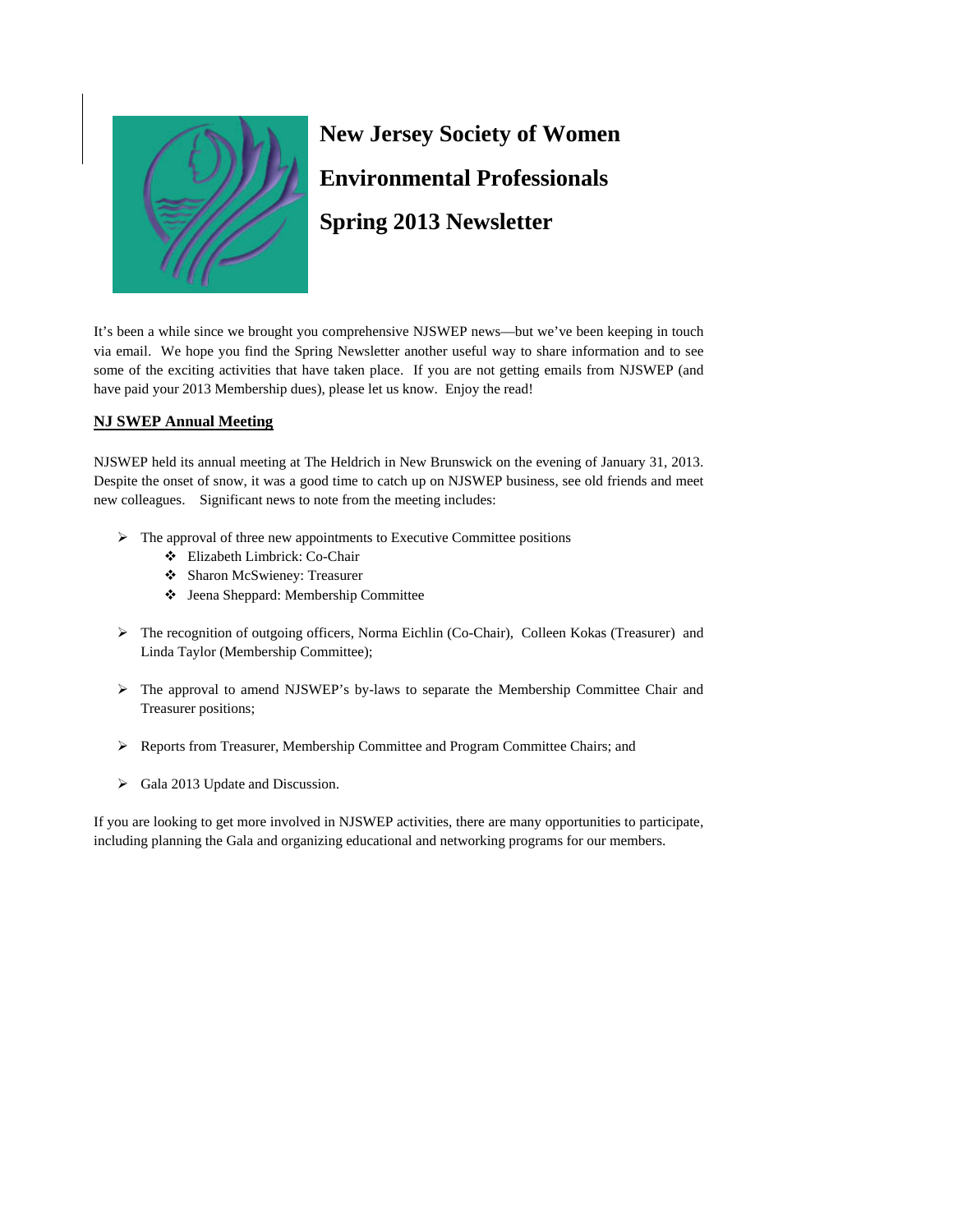

# **Changes at the Top**

Norma Eichlin has resigned her post as Co-Chair of NJSWEP after leading the organization with Jeanne Mroczko for the past 3 years. Although you may not be aware of all the work that goes on "behind the scenes" to ensure the organization is functioning well, Norma consistently filled one of our top leadership roles well to keep us moving along smoothly. She spent many volunteer hours working to advance the goals of SWEP to support the many activities and programs that are provided each year.



Colleen Kokas has served as NJSWEP Treasurer since 2006, a role that was so enjoyable for this math geek—that the time just flew by. Hopefully you don't know her only by her signature! Colleen is honored to belong to an organization with such a great group of members. She will continue her involvement in NJSWEP with developing educational and networking programs.



Linda Taylor is stepping down as Membership Committee Chair after filling that role since 2007. Informally known as 'the other Linda' (not to be confused with Linda Esposti), you will often find her at the registration table for NJSWEP events. Although she is no longer membership chair, she plans to keep her post at the registration table. She enjoys greeting everyone and catching up on all that is going on.

# **Spring Programs Launched!!!**

# Four Generations in the Workplace.

On March 19, 2013, NJSWEP held its first spring program on Four Generations in the Workplace. If you were not able to attend, here's what you missed!



"It's all about face time. I can't leave until the boss does." "It's more important for me to have the option to work from home than to make an extra 5K." "Just text me your availability." "I know my idea will work better but he's the boss. I can't argue with authority." "I was born multi-tasking, dude."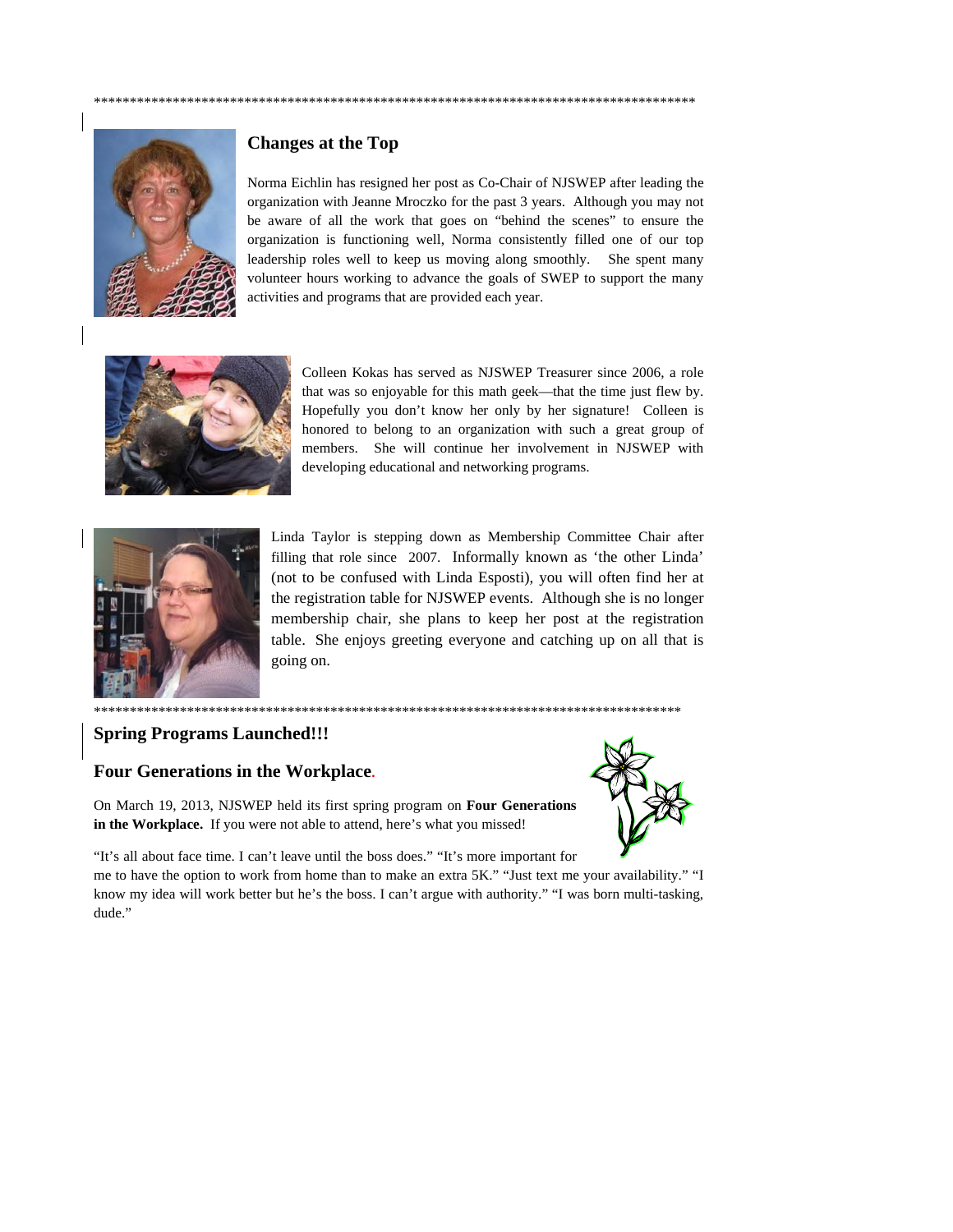Have you ever heard any of the above statements and found them utterly confounding?You're not alone. There are currently four distinct generations in the American workplace (Traditional, Boomer, X'er and Millennial), and they each bring with them very different ideas about authority, management, time, rewards, sacrifice, and communication. On March 19<sup>th</sup> sixteen NJSWEP members and guests attended an entertaining and informative workshop at the LanganEngineering offices in Lawrenceville, NJ to learn how to recognize the characteristics of members of each generation and how to manage and work with them. The key to productive working relationships is understanding where a person is coming from and realizing that not everyone defines success the same way. For example, the rewards offered to members of one generation may not motivate others to do their best work.

Attendees at the workshop learned that in order to hire, retain, and manage the best employees they need to understand motivational factors and strive to create a workplace that meets the needs of the Traditional, Boomer, X'er and Millennial employee. At the end of the day, attendees were able to define the four generations and describe their characteristics as well as the historical and societal influences that shaped each generation. The workshop offered tips and ideas for interacting with co-workers and managing team members. Informal feedback indicated that it was an illuminating and informative morning.

Special thanks to Sharon McSwieney and LanganEngineering for hosting this program.

# **The Programs Are Coming, ThePrograms Are Coming**

## **Save The Date for Another Spring Program—Tuesday April 30th**

DOREMUS AVENUE RECYCLING AND TRANSFER (DART)

When is it cool to hang out with trash? When it's a NJSWEP tour of EviroSolution's Inc.'s DART Station, located in Newark, NJ. It is a rail-served transfer station utilizing ESI's bale and rail outbound waste is transported via rail. Hope to see you there!



There are a number of educational and networking programs currently in the planning stages by NJSWEP members. Some big, some small, but all of them can have a significant impact on your career development. Below is an overview of the programs tentatively planned for the year. If you would like to assist the Program Committee with one or more of these programs, contact Susan Shelton, Program Committee Chair at sdshelton120@aol.com,

| Month | ------<br>vent |
|-------|----------------|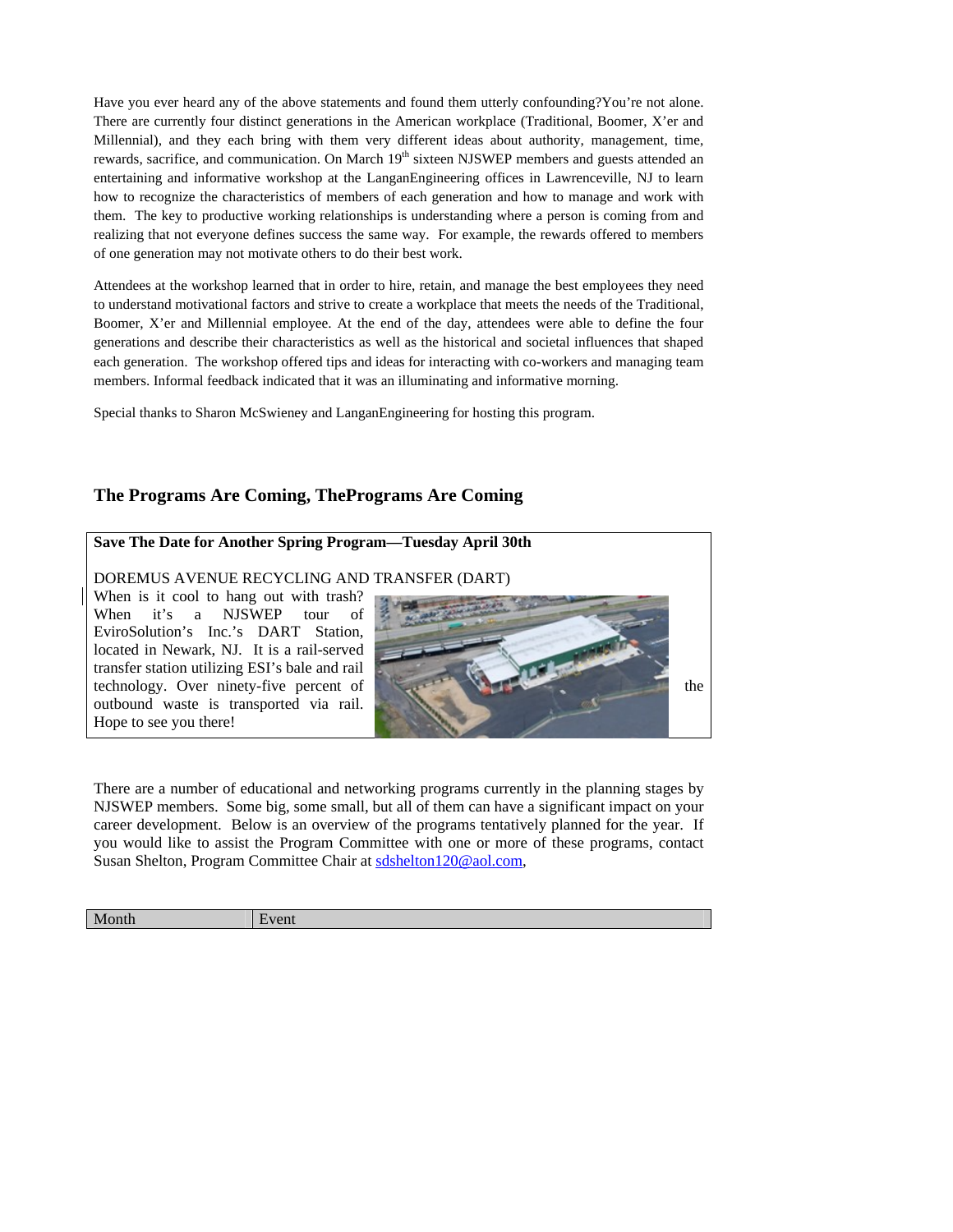| April $30th$ , 4-7pm | <b>ESI-DART Transfer Station Tour</b>                             |
|----------------------|-------------------------------------------------------------------|
|                      | Newark, NJ                                                        |
| June                 | <b>Renewable Energy Park Tour</b>                                 |
|                      | <b>Middlesex County</b>                                           |
| June                 | 5 <sup>th</sup> Annual Joint PA/NJ SWEP Networking Event          |
|                      | <b>Location TBD</b>                                               |
| July                 | <b>Energypath 2013, Villanova University (PA)</b>                 |
|                      | July 29-August 2                                                  |
| July                 | <b>Stony Brook Millstone Watershed Program</b>                    |
|                      | Pennington, NJ                                                    |
| August               | <b>Annual NJSWEP Gala</b>                                         |
|                      | Location: TBD                                                     |
| September            | <b>New Member Breakfast &amp; Annual Meeting</b>                  |
|                      | Location: TBD                                                     |
| October              | 75 <sup>th</sup> Anniversary of "The War of the Worlds" Broadcast |
|                      | <b>Grover's Mill Program</b>                                      |
| December             | <b>Annual Holiday Breakfast and Charity Drive</b>                 |
|                      | Mastoris' Diner, Bordentown                                       |

#### **\*\*\*\*\*\*\*\*\*\*\*\*\*\*\*\*\*\*\*\*\*\*\*\*\*\*\*\*\*\*\*\*\*\*\*\*\*\*\*\*\*\*\*\*\*\*\*\*\*\*\*\*\*\*\*\*\*\*\*\*\*\*\*\*\*\***

### **2013 Gala Needs You!!!**

Each year members look forward with great anticipation to the annual NJSWEP Gala. This event has grown and draws more and more people each year. But that success requires a small yet dedicated group of people to plan and execute the event. We are looking for members willing to volunteer to help make this event a memorable experience again this year. We would love to hold the Gala further North this year, but will need the help of local members to make that happen. Please contact Tali MacArthur via email at tali.macarthur@gmail.com if you are interested in volunteering for this committee or if you have questions or ideas for Gala venues.

We will be putting out a call for"Growing Great Women in the Garden State" nominations soon. Thank you for your support of and dedication to making the NJ Chapter of SWEP an amazing organization!

#### **\*\*\*\*\*\*\*\*\*\*\*\*\*\*\*\*\*\*\*\*\*\*\*\*\*\*\*\*\*\*\*\*\*\*\*\*\*\*\*\*\*\*\*\*\*\*\*\*\*\*\*\*\*\*\*\*\*\*\*\*\*\*\*\*\*\***

# **SWEP Members Get Noticed**!

**Tracy Straka**, one of our founders and champion of the MetroNet sub-chapter was named as one of NJBIZ's 50 Best Women in Business for 2012. She was also elected as Chairman of the Board of the Chemical Industry Association of NJ (CIANJ). She is the first woman to lead this 86-year old organization which represents more than 900 businesses across New Jersey, ranging from Fortune 500 companies to small and medium-sized firms.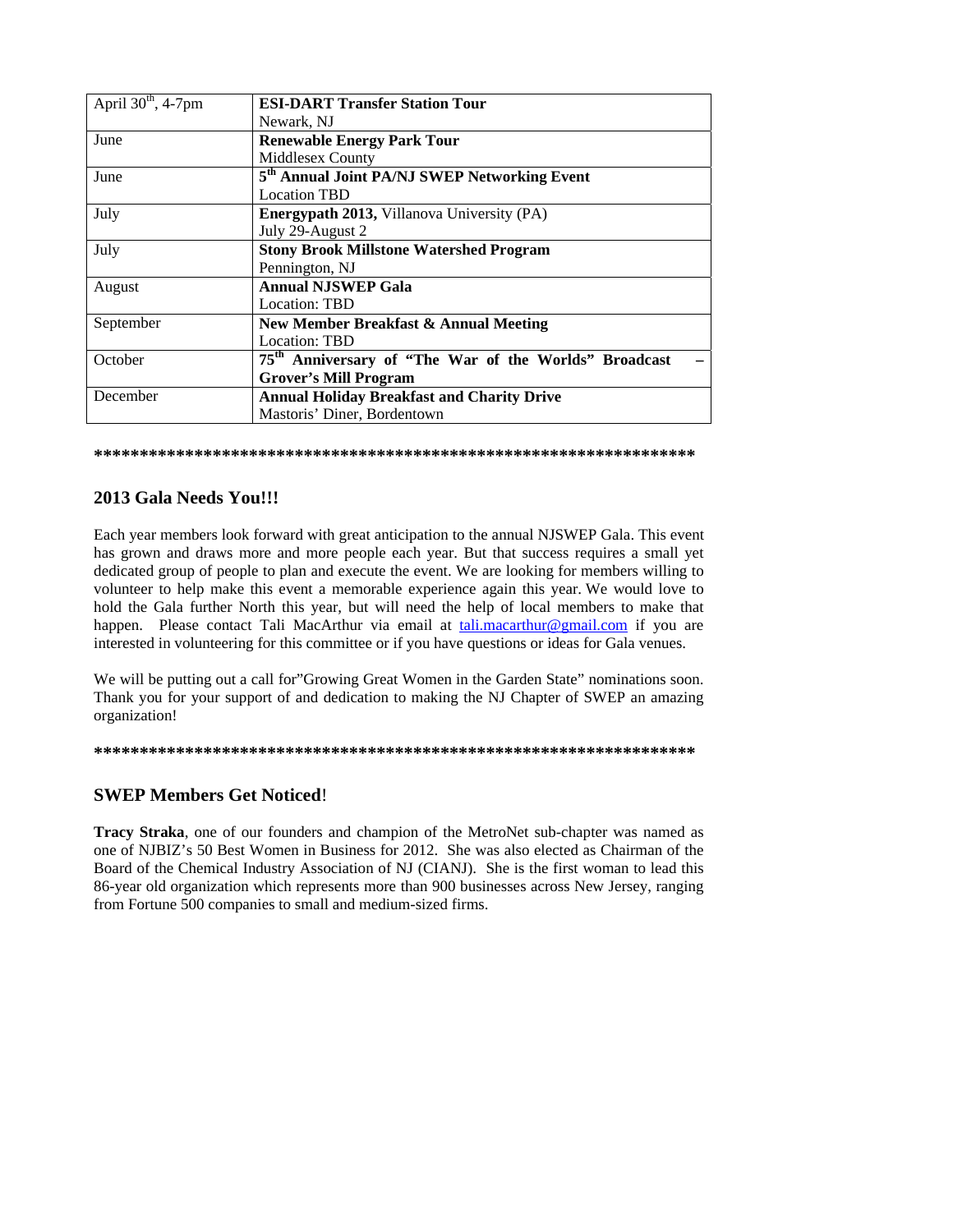**Sue Boyle** was recognized by South Jersey Biz as one of 2013's *25 Women to Watch.* She was recognized for helping to set the bar high in the business and for finding the time for demanding careers, volunteer work and family. She represents the 'cream of the crop' in the region.

**Pam Mount**, who received NJSWEP's 'Growing Great Women in the Garden State' award at the 2012 Gala, was recently included in NJBIZ's 50 Best Women in Business for 2012.

**Amy Greene** was recently honored as one of two recipients of The Nature Conservancy in New Jersey's inaugural Oak Leaf Awards. Amy has served as a Nature Conservancy, New Jersey Chapter trustee for more than ten years.

Brilliant Environmental Services, LLC, owned by NJSWEP member **Phil Brilliant**, is beaming with pride as it received the distinction of being ranked as one of the 2013 Best Places to Work in New Jersey in the small/medium-sized company group and was listed on*Inc.* 5000, an exclusive ranking of the nation's fastest-growing private companies.

\*\*\*\*\*\*\*\*\*\*\*\*\*\*\*\*\*\*\*\*\*\*\*\*\*\*\*\*\*\*\*\*\*\*\*\*\*\*\*\*\*\*\*\*\*\*\*\*\*\*\*\*\*\*\*\*\*\*\*\*\*\*\*\*\*\*\*\*\*\*\*\*\*\*\*\*\*\*\*\*\*\*\*\*\*

### **Catching Up with NJSWEP Scholarship Recipients**

 Occasionally, past Scholarship recipients reach out to us to let us know what they're up to and how the scholarship funds have supported their education.

#### *A recent email from Allison Ingram…*

I'm sorry I will be unable to attend the gala this year. I would like to thank everyone again for helping me to continue my studies especially after my father lost his job. This scholarship helped a great deal and allowed me to continue to pursue my research in dendrochronology.

Since last year's gala, I have finished my independent research project looking at oak species at George Washington's Mount Vernon plantation in Virginia. I compared growth rates to soil moisture values for two oak species, white oak and chestnut oak and discovered that these two oak species do not respond equally to a moisture gradient across the property. White oaks prefer moister sites and chestnut oaks drier sites. I presented my research in the form of a poster at this year's Association of American Geographer's conference in New York City this past February. I will now begin my senior thesis which will combine the oak species I have already analyzed with species that typically prefer moister sites than oaks, such as tulip poplars and beech trees. This research will give a full picture of the moisture gradient at Mount Vernon and species' responses to it. I intend to turn this research into a manuscript and submit it to a peer reviewed journal by the time I graduate next May.

Thank you once again Allison Ingram \*\*\*\*\*\*\*\*\*\*\*\*\*\*\*\*\*\*\*\*\*\*\*\*\*\*\*\*\*\*\*\*\*\*\*\*\*\*\*\*\*\*\*\*\*\*\*\*\*\*\*\*\*\*\*\*\*\*\*\*\*\*\*\*\*\*\*\*\*\*\*\*\*\*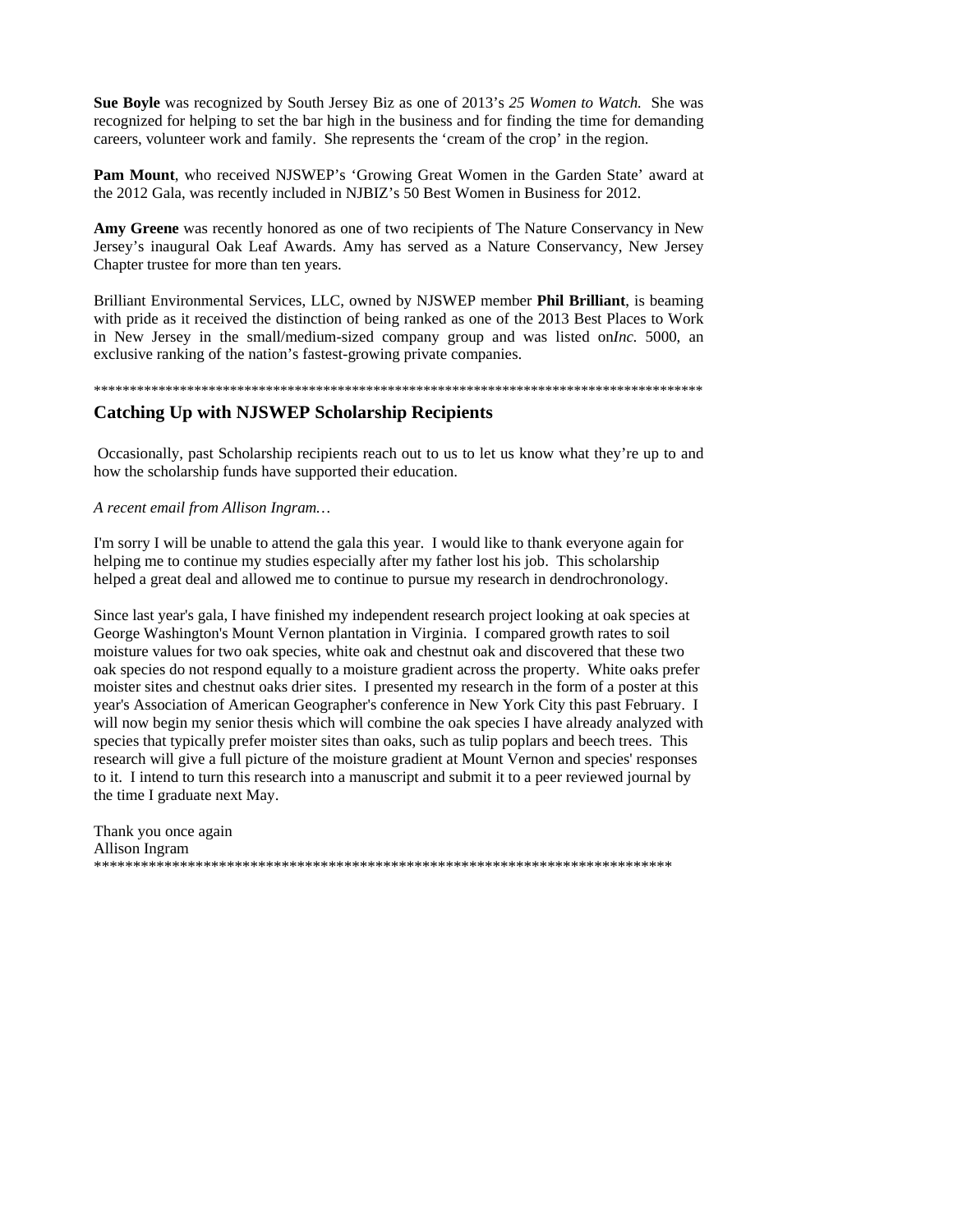An email from **Julia Flagg** (2012 recipient) Dear NJSWEP,

Greetings! I hope this email finds you all well.I wanted to provide you all with a short synopsis of my trip to Buenos Aires, Argentina. As I mentioned in my application and at the gala, I used the scholarship money to travel to Buenos Aires and present my research on recycling at the Second ISA (International Sociological Association) World Forum at the University of Buenos



Aires. The presentation was a success! I received lots of positive support and inquiries from environmental sociologists from all over the world. I have attached one picture of me at the conference. I have also attached a picture of me enjoying a nice walk in the city of Buenos Aires. The scholarship funds enabled me to stay for the entire duration of the conference (4 days) and attend numerous presentations by scholars from Latin America, Europe, Asia, and North America. I was also able to talk with these researchers about their work and think about how the presentations I saw might influence my own research in the coming years.

Shortly after my return from Buenos Aires, I traveled to Louisiana. I helped my younger brother move into college (LSU) in Baton Rouge and then traveled to New Orleans with my mom. We spent two days rebuilding a home destroyed by Katrina. We worked with the St. Bernard's Project, an award winning nonprofit organization that has helped bring more than 400 families back to their homes. Especially since my graduate research is about recovery from Katrina, I found the experience to be very powerful. We worked on a home that was nearly completely destroyed by the storm and subsequent levee failure. The family who lives in this house has been trying to get back into their home for 7 years now. The process was stalled not only by the actual destruction of Katrina, but also by contractor fraud and a robbery. We were both happy to give back (even if just a tiny bit) to people who have lost so much. I am also attaching a picture of us at the home we worked on. We also spent a couple days exploring New Orleans, which included a visit to the Louisiana state museum, which has a very informative exhibit on the events that both preceded the storm and transpired during the disaster, as well as a boat tour of the Mississippi River.

It was an honor to be recognized by NJSWEP. Both of these trips were very influential to me, both personally and professionally. I look forward to seeing the members of NJSWEP at an upcoming event soon.

Thank you, Julia Flagg \*\*\*\*\*\*\*\*\*\*\*\*\*\*\*\*\*\*\*\*\*\*\*\*\*\*\*\*\*\*\*\*\*\*\*\*\*\*\*\*\*\*\*\*\*\*\*\*\*\*\*\*\*\*\*\*\*\*\*\*\*\*\*\*\*\*\*\*\*\*\*\*\*\*\*\*\*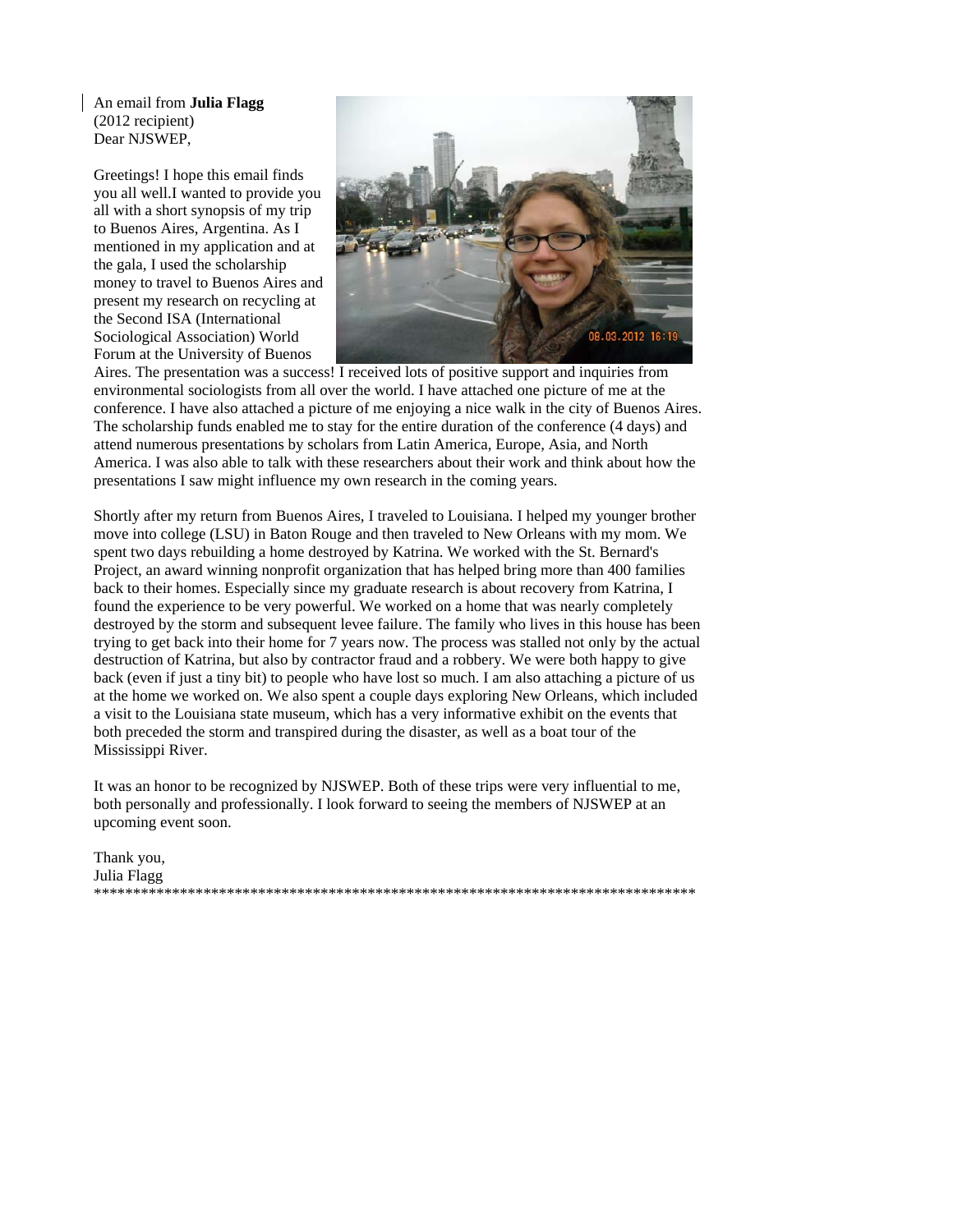**Caitlin Campbell** used a portion of the scholarship award to help the funds to help fund her travel to Glacier National Park where she worked as an interpretive park ranger at Glacier National Park, MT. At this job, she gave boat tours, talks, and led hikes. She also staffed the visitor centers, answering questions from "What do I do if I see a bear?" to "What should we do while we are in the park?" She used the remaining funds to help fund her semester away at the Williams College Mystic Seaport Maritime Studies Program in Mystic, CT. The Maritime Studies Program took her sailing through the Florida Straits, tidepooling in the Pacific North West, and exploring the Louisiana Gulf Coast to study Maritime History,



Marine Policy, Oceanography, and Literature of the Sea. When she wasn't on these incredible field seminars, she was busy back in Mystic, CT working on original historical, scientific, and marine policy research.

# **REGULATORY UPDATES**

# **NJDEP Adopts Emergency Flood Hazard Area Control Act Rules**

In response to the damage to coastal communities by Post-Tropical Storm Sandy and Tropical Storm Irene and the issuance of Advisory Base Flood Elevation (ABFE) maps by the Federal Emergency Management Agency (FEMA), the New Jersey Department of Environmental Protection (NJDEP) adopted emergency amendments and a concurrent rule proposal to the Flood Hazard Area (FHA) Control Act Rules (N.J.A.C. 7:13) on February 19, 2013. These changes to the NJDEP land use regulatory permit program are effective immediately and need to be addressed when considering rebuilding, rehabilitating and constructing buildings and other infrastructure in coastal and flood-prone areas. The adopted regulations modify the NJDEP FHA Rules in several key areas: Adoption of FEMA's new ABFE maps - the rules adopt the recently issued FEMA ABFE maps for the New Jersey coastal communities to determine the flood hazard area design flood elevation, even though the ABFEs have not completed their typical draft publication, public review, and finalization process. Determination of Flood Hazard Area Design Elevation – the rules require applicants to adopt the highest flood hazard area design flood elevation even if different studies are available for a property.Flood Proofing Measures – the rules clarify when dry flood-proofing and wet flood-proofing will be allowed for rehabilitation and reconstruction of existing structures and when these flood proofing techniques may be acceptable for new building construction.Consistent Building Requirements – the rule changes strive to develop consistency between the NJDEP FHA Rules and the Uniform Construction Code adopted by the Department of Community Affairs.A copy of the emergency amendments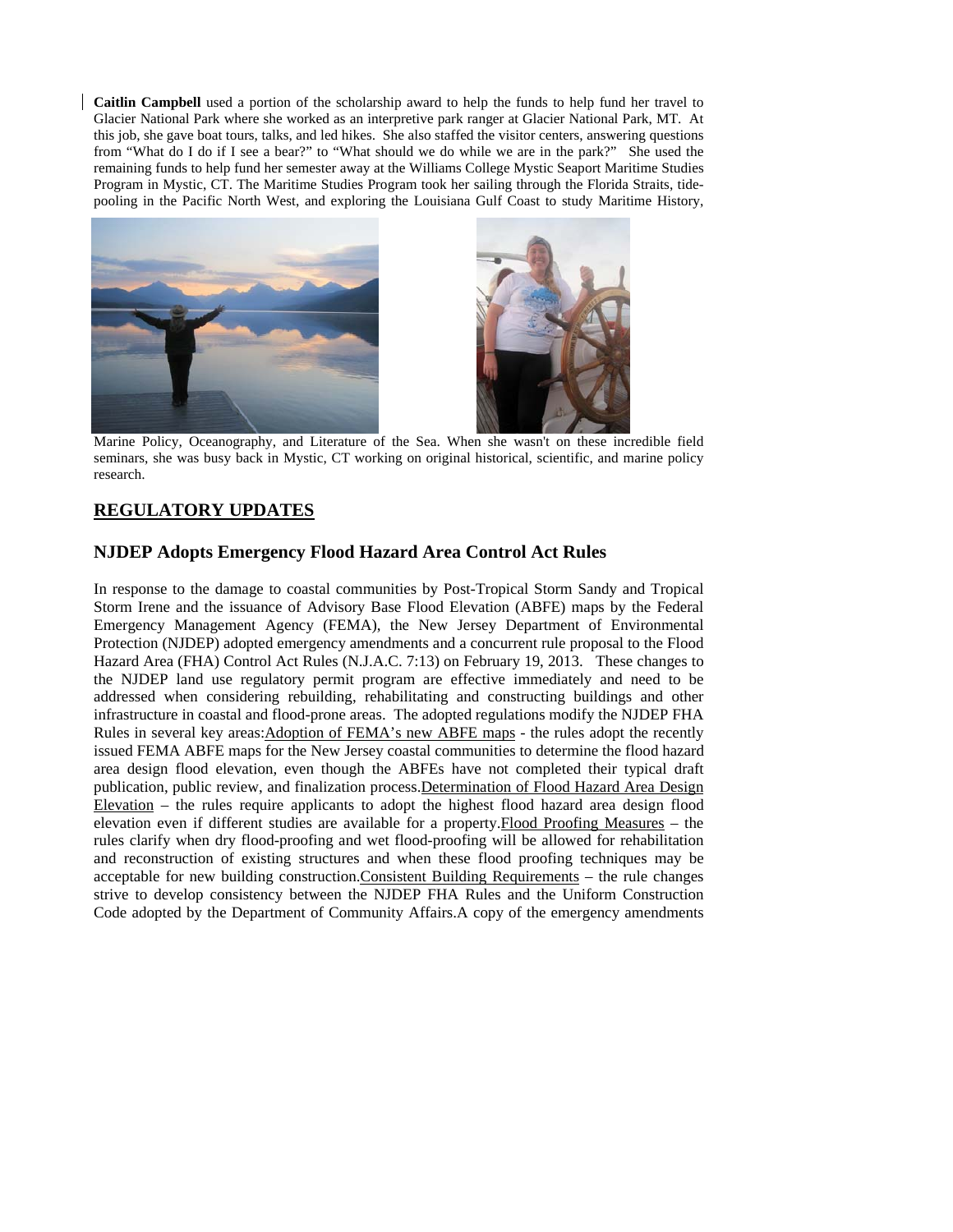of the Flood Hazard Area Control Act rules can be accessed at: http://www.nj.gov/dep/docs/20130124flood-hazard-emergency-rule.pdf. The public comment period for these emergency amendments closed on March 21, 2013. The final re-adoption of these rules is expected to be published in the May 6, 2013 New Jersey Register.

## **Dramatic Changes to NJ'sVapor Intrusion Screening Levels and Policies**

NJDEP has issued new vapor intrusion screening levels and related guidance that markedly affect the management of remediation sites. In many cases for non-residential buildings, these screening levels are less stringent than in the past based on an adjustment to exposure assumptions. However, there are also many decreases in the screening levels and the program changes require prompt action and a review of most active sites by April 16, 2013. **What Is New?** NJDEP has outlined significant changes to the screening levels used for assessment and mitigation of vapor intrusion pathways. The screening levels have been updated to reflect current USEPA toxicity data and revised exposure assumptions for non-residential indoor air risk. NJDEP has established procedures and time frames for the application of these screening levels. For ongoing sites and those with previously approved Remedial Action Workplans (RAW) for groundwater, an evaluation of the consequences of these new screening levels must be conducted no later than April 16, 2013. For those sites that have previously received a restricted use

No Further Action (NFA) or Response Action Outcome (RAO) for groundwater, an order of magnitude evaluation of the new screening levels is required as part of the biennial certification. Dependent upon the outcome of these evaluations, additional investigation and remediation may be necessary. Other notable changes include:

- A significant increase in the number of compounds with vapor intrusion screening levels.
- Three compounds whose screening levels have decreased by over one order of magnitude: 1,1dichloroethane, ethylbenzene and 1,2,4-trichlorobenzene.
- The development of RALs for non-residential scenarios.
- An expanded list of RALs for residential scenarios.
- The elimination of screening levels for some compounds including (cis)-1,2dichloroethylene and tertiary butyl alcohol.
- Starting on July 16, 2013, sampling and analysis for naphthalene and 2 methylnaphthalene will be required for existing cases without an approved groundwater RAW.

The following link leads to NJDEP's publication which was released on January 16, 2013. http://www.nj.gov/dep/srp/guidance/vaporintrusion/index.html.

These changes also have important implications for ongoing Immediate Environmental Concern (IEC) and Vapor Concern (VC) cases. The guidance includes procedures for reclassification or closure of IEC and VC cases where the revised screening levels are higher than measured indoor air concentrations collected during the heating season. **What Does This Mean for**  You?Those with ongoing site remediation projects should compare current site data with these new screening levels no later than April 16, 2013. Those who have already received a restricted use NFA or RAO for groundwater will need to conduct a re-evaluation of vapor intrusion pathway compounds whose screening level has changed by an order of magnitude or greater as